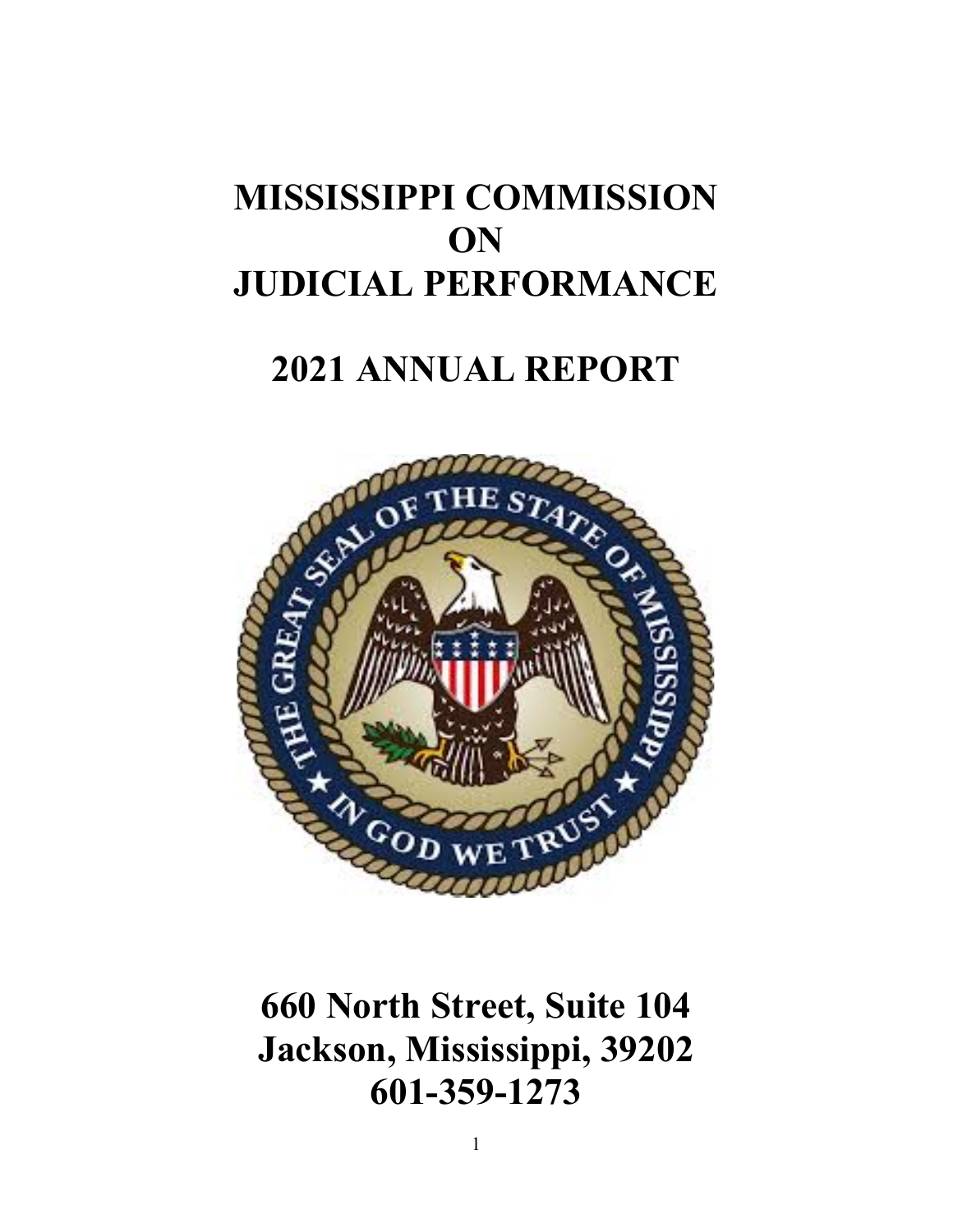## **TABLE OF CONTENTS**

| I.    | THE MISSISSIPPI COMMISSION ON JUDICIAL PERFORMANCE 1                                                                                                                                                                                                                                             |  |
|-------|--------------------------------------------------------------------------------------------------------------------------------------------------------------------------------------------------------------------------------------------------------------------------------------------------|--|
| II.   |                                                                                                                                                                                                                                                                                                  |  |
| Ш.    | TYPES OF COMPLAINTS THE COMMISSION MAY CONSIDER. 7<br>1. Misconduct<br>a. Improper Courtroom Behavior<br>b. Improper or Illegal Influence<br>c. Improper Conduct Away from the Bench<br>d. Other Offenses<br>2. Physical or Mental Disability<br>3. Complaints Outside of the Commission's Scope |  |
| IV.   | 1. The Complaint<br>2. The Initial Review<br>3. The Commission Meeting<br>4. The Investigation<br>5. The Commission Meeting<br>6. The Formal Complaint                                                                                                                                           |  |
| V.    | SUMMARY OF SERVICES PROVIDED BY COMMISSION STAFF10                                                                                                                                                                                                                                               |  |
| VI.   |                                                                                                                                                                                                                                                                                                  |  |
| VII.  |                                                                                                                                                                                                                                                                                                  |  |
| VIII. | <b>Complaints Dismissed</b><br>1.<br>2. Complaints Currently Pending at Commission<br>3. Sanction Imposed                                                                                                                                                                                        |  |
| IX.   | DISCIPLINARY RECOMMENDATIONS<br>14                                                                                                                                                                                                                                                               |  |
| X.    | DECISIONS RENDERED BY THE MISSISSIPPI SUPREME COURT                                                                                                                                                                                                                                              |  |
| XI.   |                                                                                                                                                                                                                                                                                                  |  |
| XII.  |                                                                                                                                                                                                                                                                                                  |  |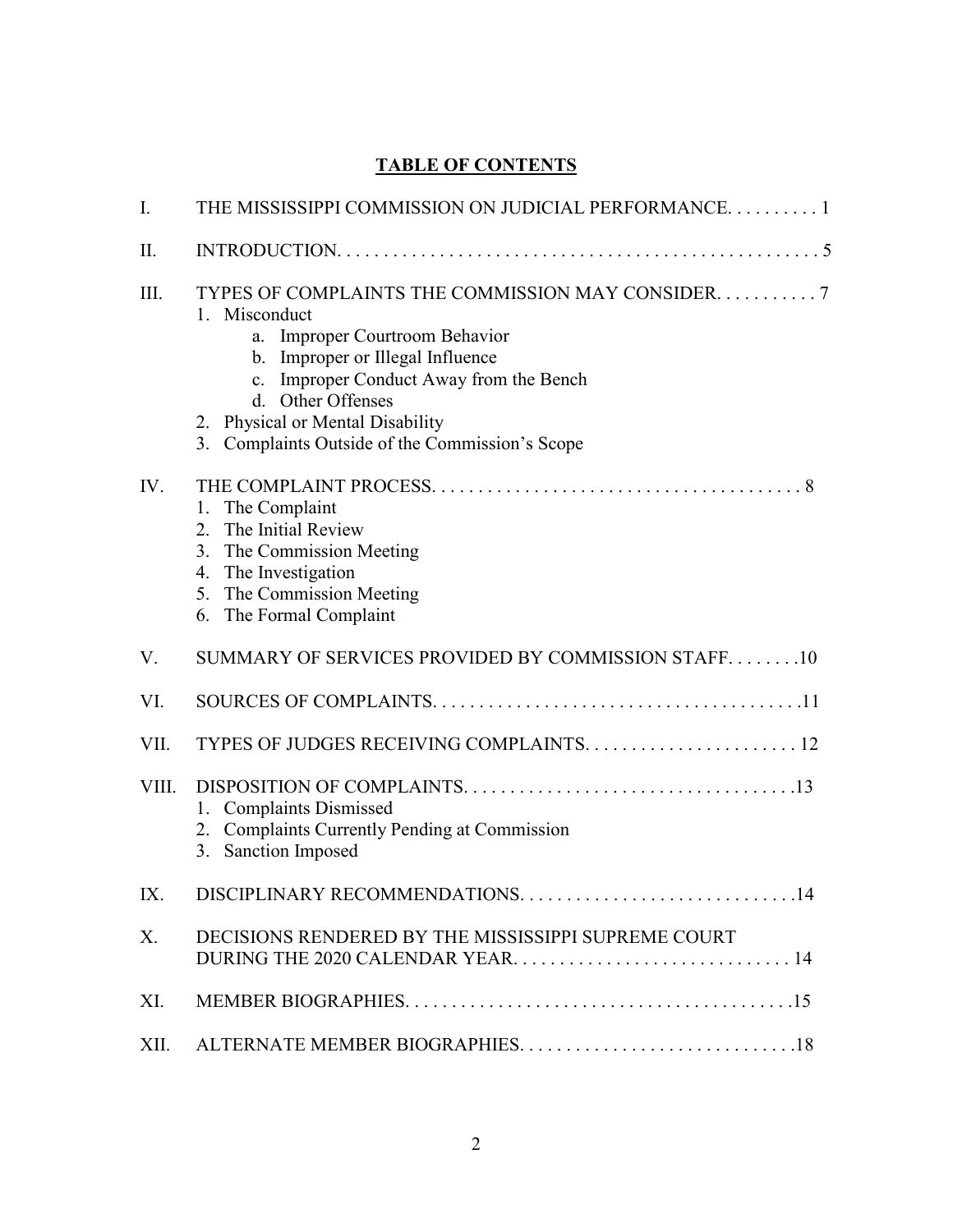## **MISSISSIPPI COMMISSION ON JUDICIAL PERFORMANCE** ♦ ♦ ♦ ♦ ♦ ♦ ♦ ♦ ♦ ♦ ♦ ♦ ♦ ♦ ♦ ♦ ♦ ♦ ♦ ♦ ♦ ♦ ♦ ♦ ♦ ♦ ♦ ♦ ♦ ♦ ♦ ♦ ♦ ♦ ♦ ♦

## **COMMISSION LEADERSHIP**

Judge Kent McDaniel, Chairman – January - October 2021 Roy Campbell, III Esquire, Chairman Cornelia Gayden, Vice-Chairman – January - October 2021 Judge David Ryan Bruhl, Vice-Chairman

#### **COMMISSION MEMBERS**

Judge Jim Persons Judge John H. Emfinger – January - March 2021 Judge Smith Murphey Judge Richelle Lumpkin Col. (R) Silvanus Johnson

### **ALTERNATE COMMISSION MEMBERS**

Judge Stephen T. Bailey Judge Stanley A. Sorey Judge Edwin Y. Hannan Judge Wes Curry Karen K. Sawyer, Esquire Jeffery M. Adcock Robert (Bob) Graves

#### **EXECUTIVE DIRECTOR**

Rachel L. Wilson

♦ ♦ ♦ ♦ ♦ ♦ ♦ ♦ ♦ ♦ ♦ ♦ ♦ ♦ ♦ ♦ ♦ ♦ ♦ ♦ ♦ ♦ ♦ ♦ ♦ ♦ ♦ ♦ ♦ ♦ ♦ ♦ ♦ ♦ ♦ ♦

Telephone: 601-359-1273 Facsimile: 601-354-6277 Website: judicialperformance.ms.gov E-Mail: [mailbox@mcojp.ms.gov](mailto:mailbox@mcojp.ms.gov)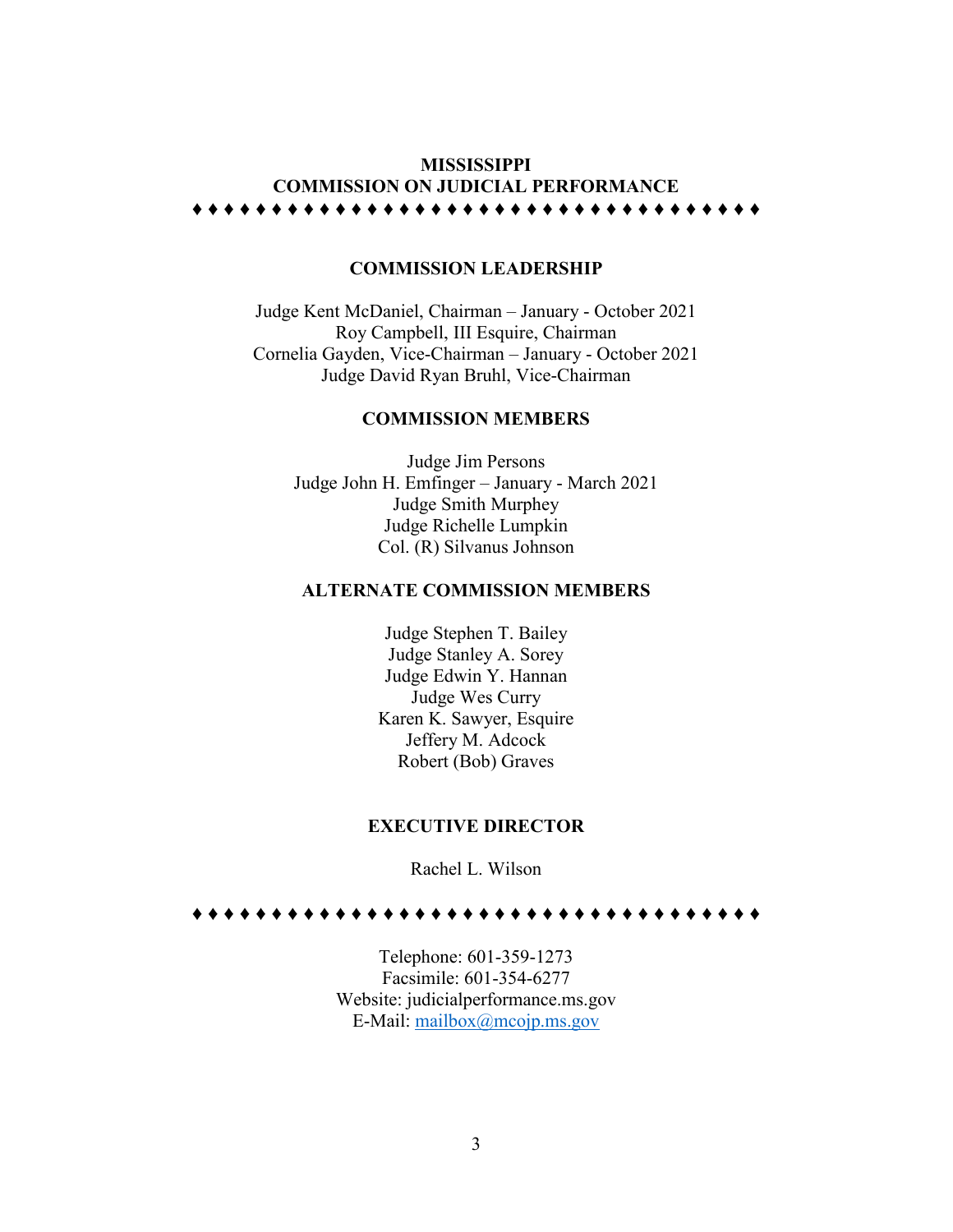#### **INTRODUCTION**

The Mississippi Commission on Judicial Performance was created in 1979 by the Mississippi Legislature and the voters of the State of Mississippi by constitutional amendment. The Commission enforces standards of judicial conduct, investigates and prosecutes allegations of judicial disability and conduct, protects the public from judicial misconduct and disabled judges, and protects the judiciary from unfounded allegations.

The Commission oversees the conduct of the Mississippi Supreme Court, the Court of Appeals, Circuit Court Judges, Chancery Court Judges, County Court Judges, Municipal Court Judges, Justice Court Judges and any other officer of any judicial system who performs judicial functions on the state level.

The Commission is composed of seven members; one circuit court judge, one chancery court judge, one county court judge, one justice court judge, two lay persons who have never held judicial office or been members of the bar of Mississippi; and one practicing attorney who has practiced law in the state for at least ten years. An alternate for each member will be selected for each representative class to replace those members who might be disqualified or absent. Each member and alternate serves on the Commission for six year terms.

The composition of the Commission's membership brings a diverse set of viewpoints to ensure that the perspectives of the judiciary, the legal community and the public are considered in determining the outcome of each complaint. The Commission's mandate has always been threefold: to protect the public, enforce rigorous standards of judicial conduct, and to maintain public confidence in the integrity and independence of the judiciary.

The Commission may receive a complaint from any interested party, the most common complainants are: litigants, attorneys, law enforcement officers, and interested citizens who believes a judge has committed misconduct or has a disability affecting his or her ability to serve as a judge. The Commission continually works to take appropriate steps to make itself accessible to the public. Complaints may, of course, be submitted to the Commission's office directly through its website at [https://www.judicialperformance.ms.gov,](https://www.judicialperformance.ms.gov/) email, mail, or by facsimile. All complaints must be in writing; the Commission does not accept oral complaints.

What constitutes misconduct by a judge is largely defined by Section 177A of the Mississippi Constitution and the Mississippi Code of Judicial Conduct. Judicial misconduct can include, but is not limited to, instances of bias, demeanor unbefitting a judge, failing to give all interested parties a full opportunity to make their arguments, and failing to make a decision in a prompt, efficient, and fair manner.

Under the rules that govern its operation, the Commission must investigate any complaint that alleges specific facts that, if true, would constitute judicial misconduct. This investigation is conducted by the Commission staff.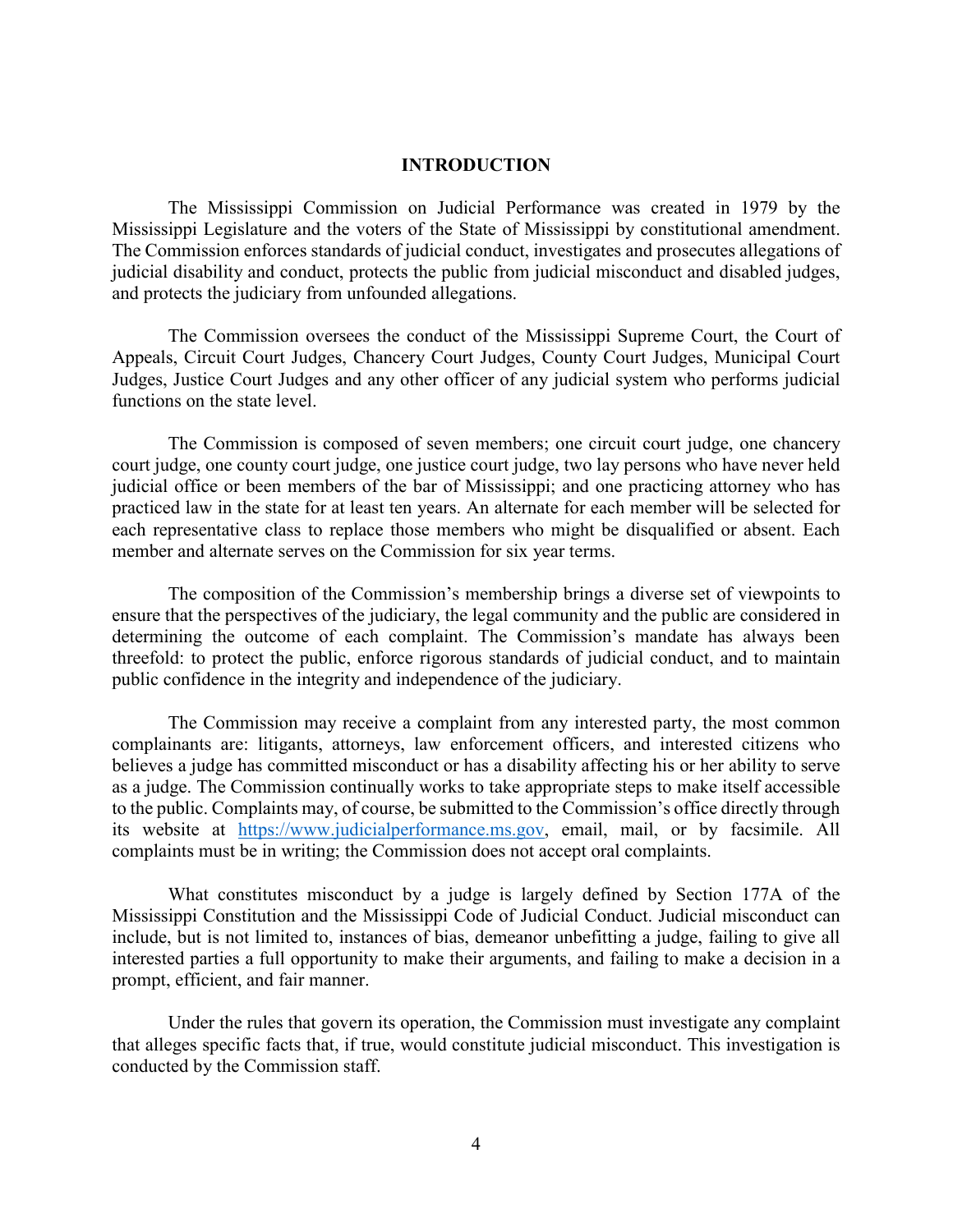If the Commission concludes that the complaint lacks merit – that there is no evidence of misconduct – then the matter will be dismissed. If a party alleges that a judge has misinterpreted facts or law, the proper forum for a remedy is an appellate court.

Pursuant to the Mississippi Constitution, statute, and the Commission's own rules, the Commission must operate under strict confidentiality. Complaints only become public record when the complaint has been submitted to the Mississippi Supreme Court for review.

I would like to thank members of the judiciary, court staff, the legal community, and members of the public for their assistance in helping the Commission to fulfill its constitutionally mandated purpose. I must also extend my particular gratitude to the Commission's staff and to the membership of the Commission, who work tirelessly throughout the year to ensure public confidence in the judiciary and in the judicial system.

If any member of the public, the bar, or the judiciary has questions about the work of the Commission or the contents of this report, he or she is welcome to contact this office.

Sincerely,

Rachel Wilson

Rachel L. Wilson Executive Director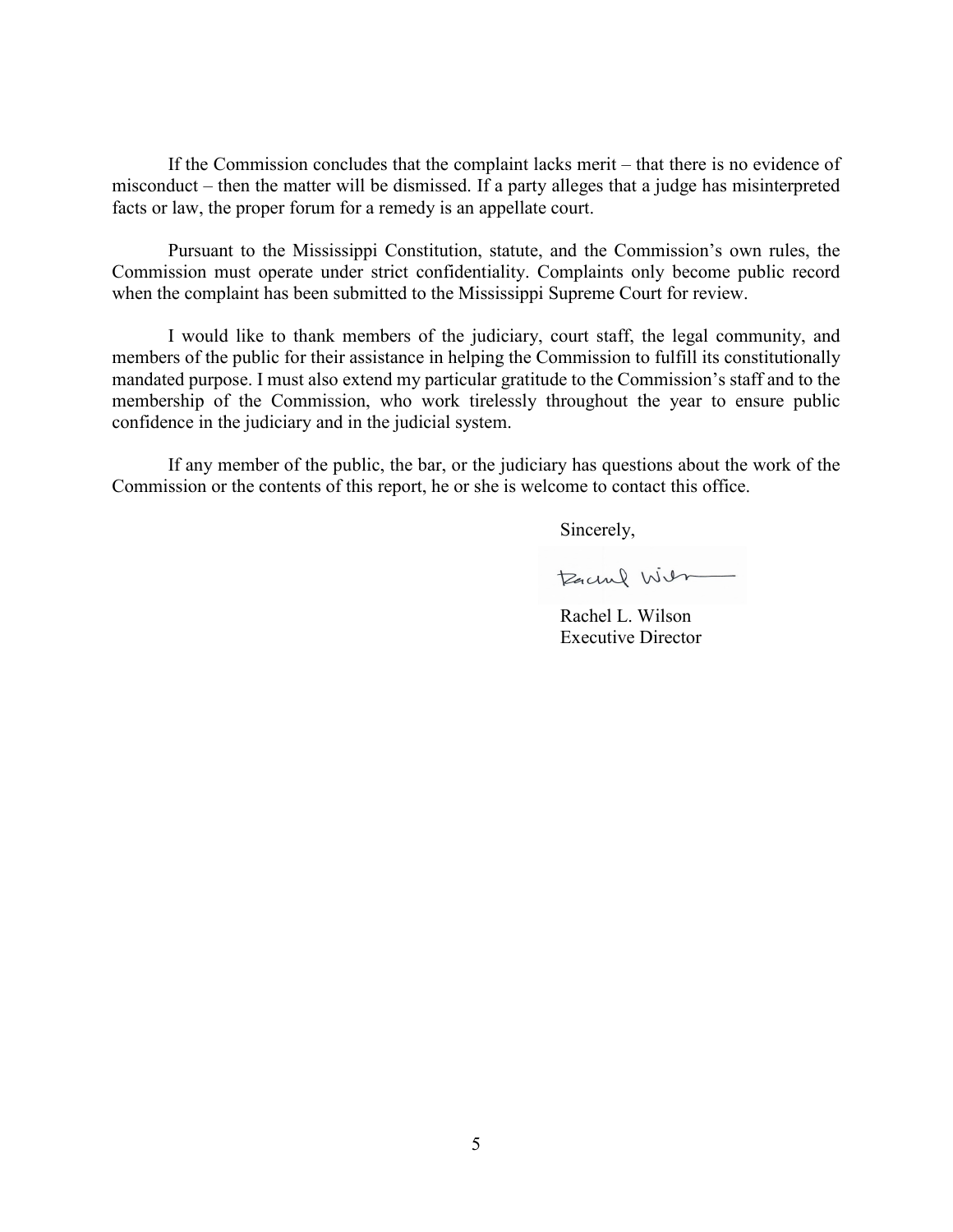## **TYPES OF COMPLAINTS THE COMMISSION MAY CONSIDER:**

## **1. MISCONDUCT**

The Code of Judicial Conduct is intended to establish standards for ethical conduct of judges. It governs the activities of judges both on and off the bench. Judicial misconduct can be divided into several categories.

## **(A) Improper Courtroom Behavior**

Allegations of improper courtroom behavior may include: demeanor; improper treatment of attorneys, parties, witnesses and others involved in the court process; improper physical conduct; or persistent failure to dispose of court business promptly and responsibly. Examples may include: racist or sexist comments, sleeping on the bench, inattentiveness, or substance abuse. Judges may also be disciplined for administrative missteps such as taking cases under advisement and not ruling in a timely manner.

## **(B) Improper or Illegal Influence**

Judges should not be swayed by any factor outside of the evidence presented in a trial or hearing that would affect their ability to be fair and impartial. Canon 2B prohibits a judge from letting family, social or political relationships influence their rulings. Canon 3E also prohibits a judge from hearing matters in which he or a family member has an interest in the outcome of a case. Examples of improper influence would include, but not be limited to, the receipt of gifts, bribes, loans or favors. Also included in this category would be ex parte communications that are prohibited under Canon 3B (7). This occurs when a judge talks to one party without the other party being present or aware of the communication.

## **(C) Improper Conduct Away from the Bench**

The Commentary to Canon 2A reinforces the authority of the Commission to inquire into issues that may occur in the professional and/or personal lives of judges. This can include a wide variety of offenses. Examples may include criminal activity, improper speech or associations, lewdness, or any other activity that would tend to erode public confidence in the integrity of the judicial office.

## **(D) Other Offenses**

This category could include a wide range of offenses. Some common complaints are: interference with the attorney/client relationship, bias or prejudice, improper campaign activity, making public comments regarding a pending or impending case, disqualification issues or lending the prestige of his office to advance the private interests of others.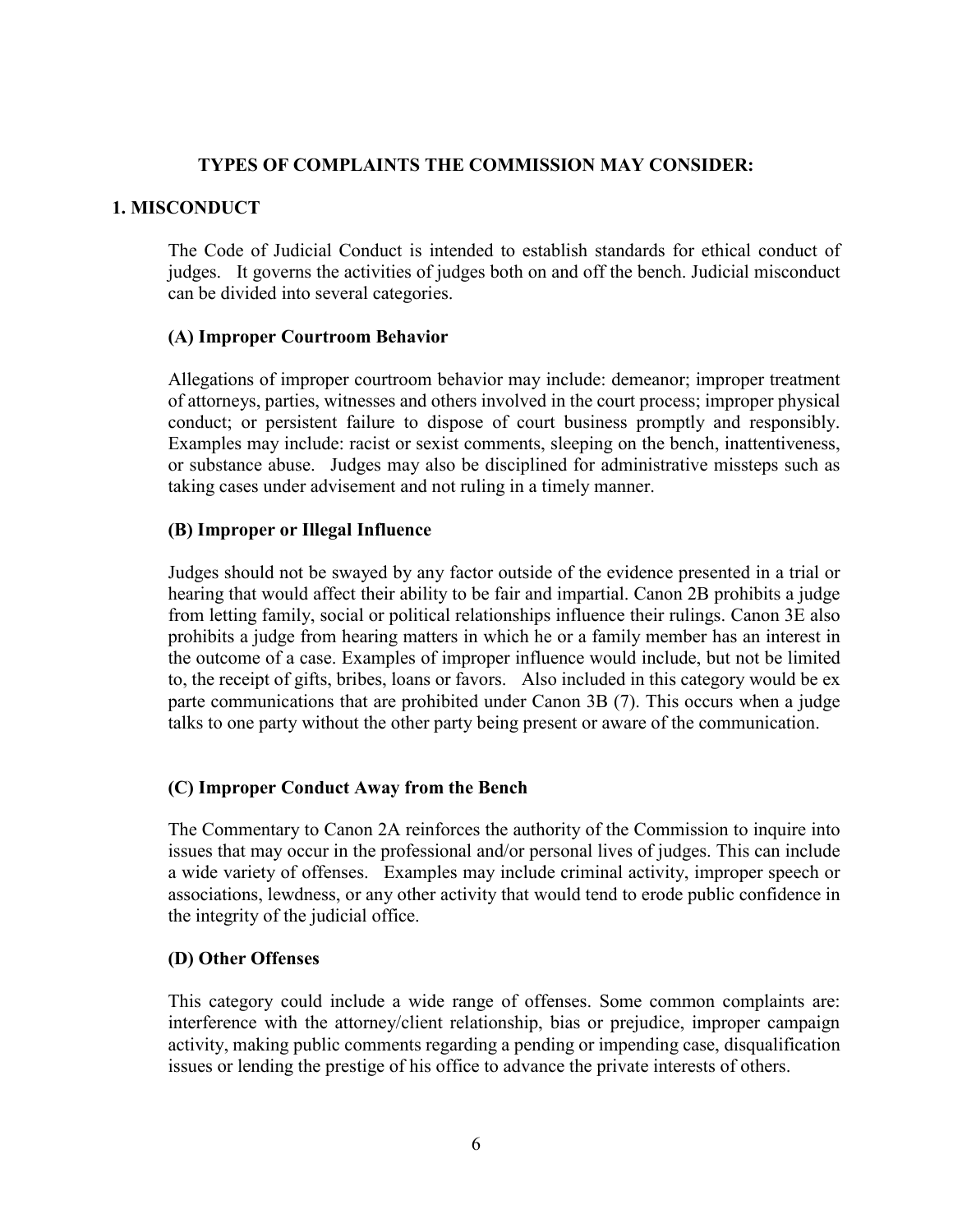## **2. PHYSICAL OR MENTAL DISABILITY**

The Commission also is tasked with reviewing allegations that a judge has become disabled due to physical or mental disabilities, i.e. alcohol or substance abuse, debilitating physical illness, mental illness or dementia. The Commission has the authority to have the judge submit to an examination by licensed physician(s) chosen by the Commission.

## **3. COMPLAINTS OUTSIDE OF THE COMMISSION'S SCOPE**

The Commission frequently receives complaints from litigants who are unhappy with a judge's ruling. The Commission has no authority to settle questions of law or to reverse judicial decisions. That role is strictly within the purview of the appellate courts. In addition, the Commission does not determine whether or not a judge should recuse in a case. That is also up to the appellate courts. Finally, the Commission does not have the authority to entertain complaints against federal judges.

## **THE COMPLAINT PROCESS**

## **The Complaint**

• Commission receives a written complaint alleging judicial misconduct. Complaint Forms are provided by the Commission via mail, fax or email or can also be found on the Commission's website, [https://www.judicialperformance.ms.gov.Complainants](https://www.judicialperformance.ms.gov.complainants/) can also electronically file a complaint on our website.

## **The Initial Review**

- A staff member reviews the Complaint to determine that the allegations are against a sitting state court judge.
- A case number is assigned to the complaint.
- A letter is sent to the complainant acknowledging receipt of the complaint, providing the case number and the date the Commission will review the complaint.
- Before the Commission meeting, the complaints are mailed to the Commission members for their review.

## **The Commission Meeting**

- Commission considers the complaint at its regularly scheduled Commission meeting.
- The Commission may dismiss the complaint due to lack of evidence, because it is a matter for appellate review, or for lack of jurisdiction.
- If the Commission determines there is a possibility of misconduct, an investigation is ordered.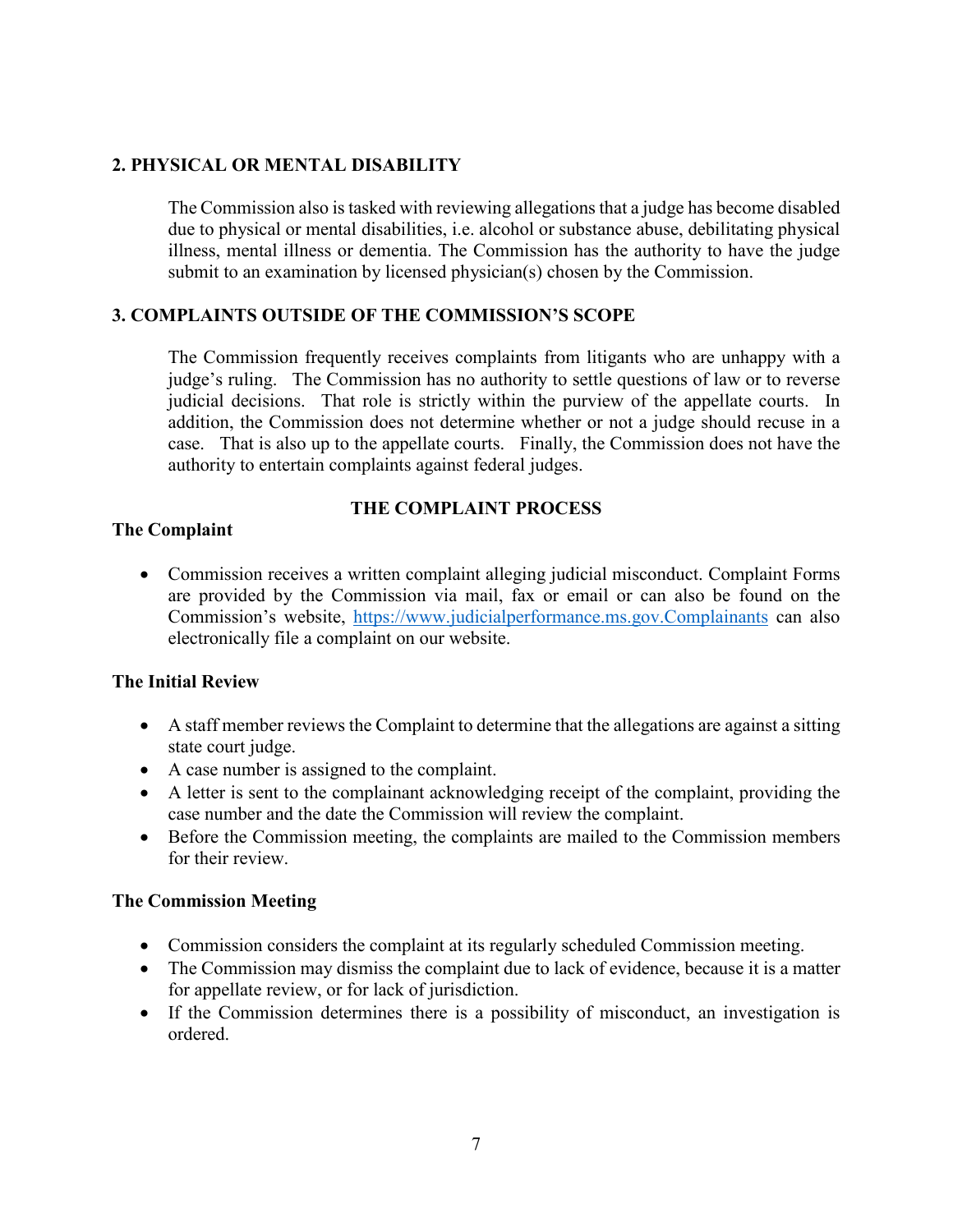## **The Investigation**

- Witnesses are interviewed, documents are obtained and reviewed and an investigative file is compiled.
- Investigator has 2 months to investigate the allegations found in the complaint and then report back to the commission at its next meeting.

## **The Commission Meeting**

- Commission dismisses the complaint for the reasons cited above.
- Commission dismisses the complaint but sends a letter of instruction to the judge.
- Commission finds probable cause to file a Formal Complaint

## **The Formal Complaint**

- Judge is served with the Formal Complaint and has a right to an attorney and 30 days to answer the Formal Complaint.
- Judge and the Commission begin settlement negotiations or schedule hearing.
- A Formal Hearing may be held wherein the judge has the opportunity to present evidence and have 2 character witnesses present.
- A three commission member / alternate panel either finds that the judge committed misconduct or dismisses the case.

## **Supreme Court Review**

- If the panel finds the judge has committed misconduct, then the Commission sends its recommendation of appropriate sanction and all pleadings, transcripts, and evidence to the Mississippi Supreme Court
- Mississippi Supreme Court reviews the Commission's findings and either accepts as presented or imposes a greater sanction, lower sanction, or dismisses the case.
- Sanctions Available: Memorandum of Understanding, Private Admonishment, Public Reprimand, Suspension, Fine, or Removal.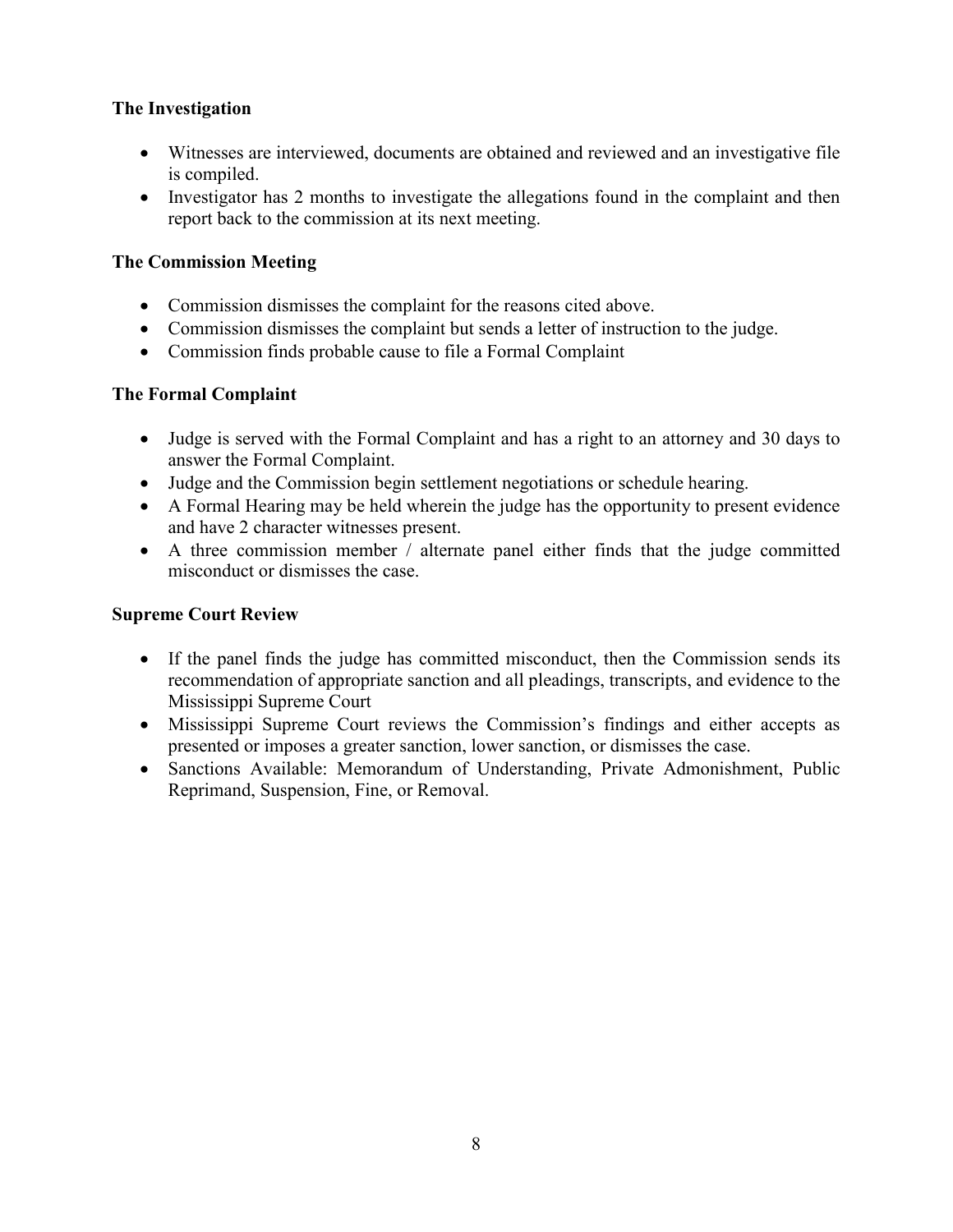#### **Summary of Services Provided by Commission Staff:**

In calendar year 2021, the Commission received 348 new complaints against Mississippi Judges. The Commission met six times in 2021. Commission staff investigated 153 complaints. The Commission imitated formal proceedings in 11 matters.

Additionally, in 2021, Commission staff participated in 12 Training Classes as presenters at conferences regarding judicial ethics; received 118 complaints that were not in the jurisdiction of the Commission and fielded 3146 telephone calls, and inquiries concerning the judicial system, interpretation of the Code of Judicial Conduct, and questions concerning the complaint process.

Commission Staff also serves as a resource for Mississippi Court Clerks, County Administrators and Judges. The Staff also avails itself to the Community and has participated in numerous outreach programs across the state.

Commission staff also serves as administrative resource for judicial elections, and provides support of the Special Committee on Election Campaign Intervention. The Special Committee rendered public statements regarding the 2020 judicial elections.

The Commission employees a staff of five including:

Executive Director – Rachel L. Wilson Senior Staff Attorney – Ashley May Staff Attorney - Meagan Brittain Chief Investigator - Danny L. Perry Office Manager – Elizabeth Thompson / Hunter Buxton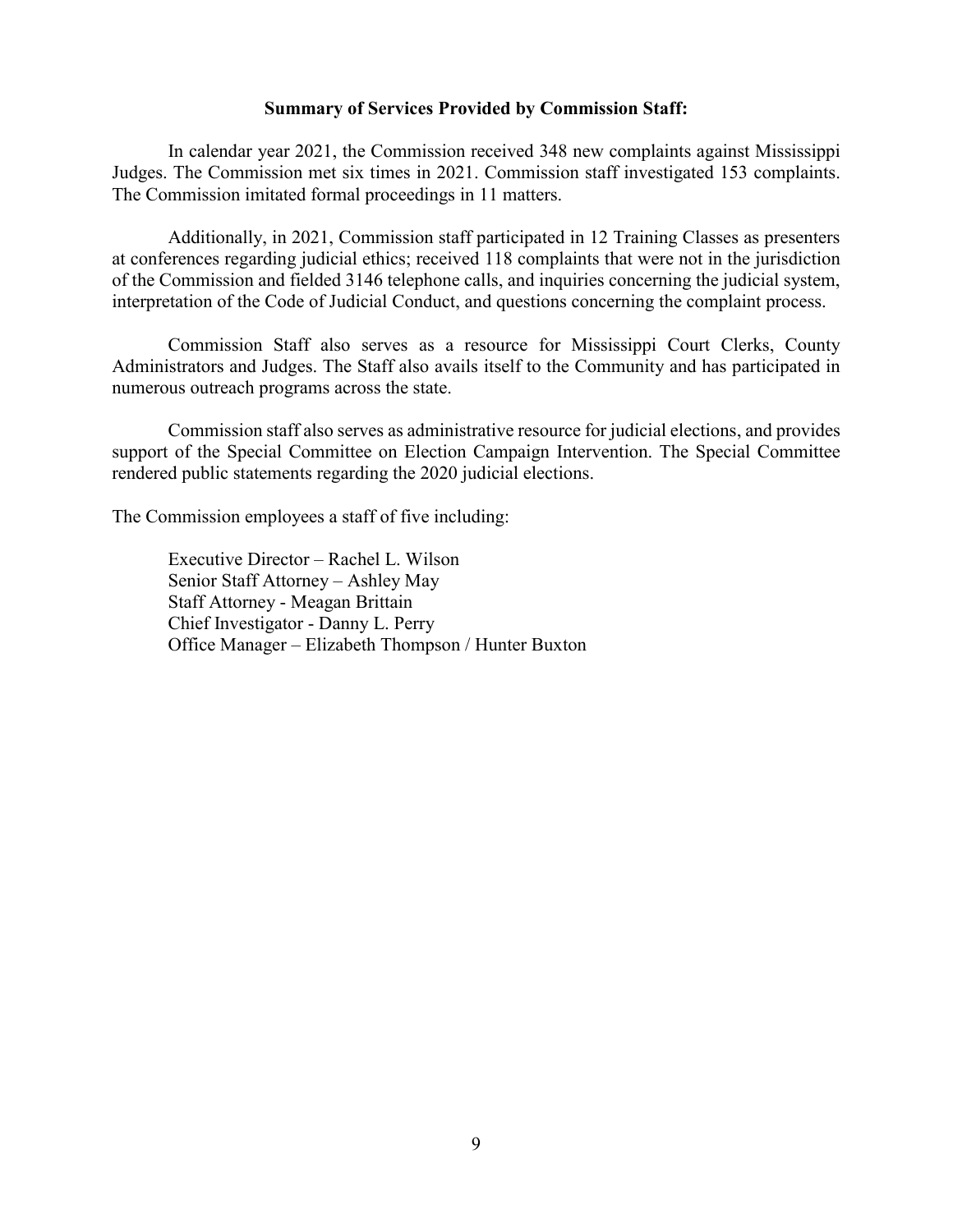## **SOURCE OF THE COMPLAINTS**

|                 | 2020 | 2021     |
|-----------------|------|----------|
| Attorneys       | 11   | 14       |
| Citizen         | 23   | 74       |
| Commission      |      | $\theta$ |
| Judge           |      | 6        |
| Law Enforcement | 4    | $\theta$ |
| Litigant        | 194  | 252      |
| Public Official |      | 2        |
| Other           | 0    | 0        |
| <b>TOTALS</b>   | 239  | 348      |

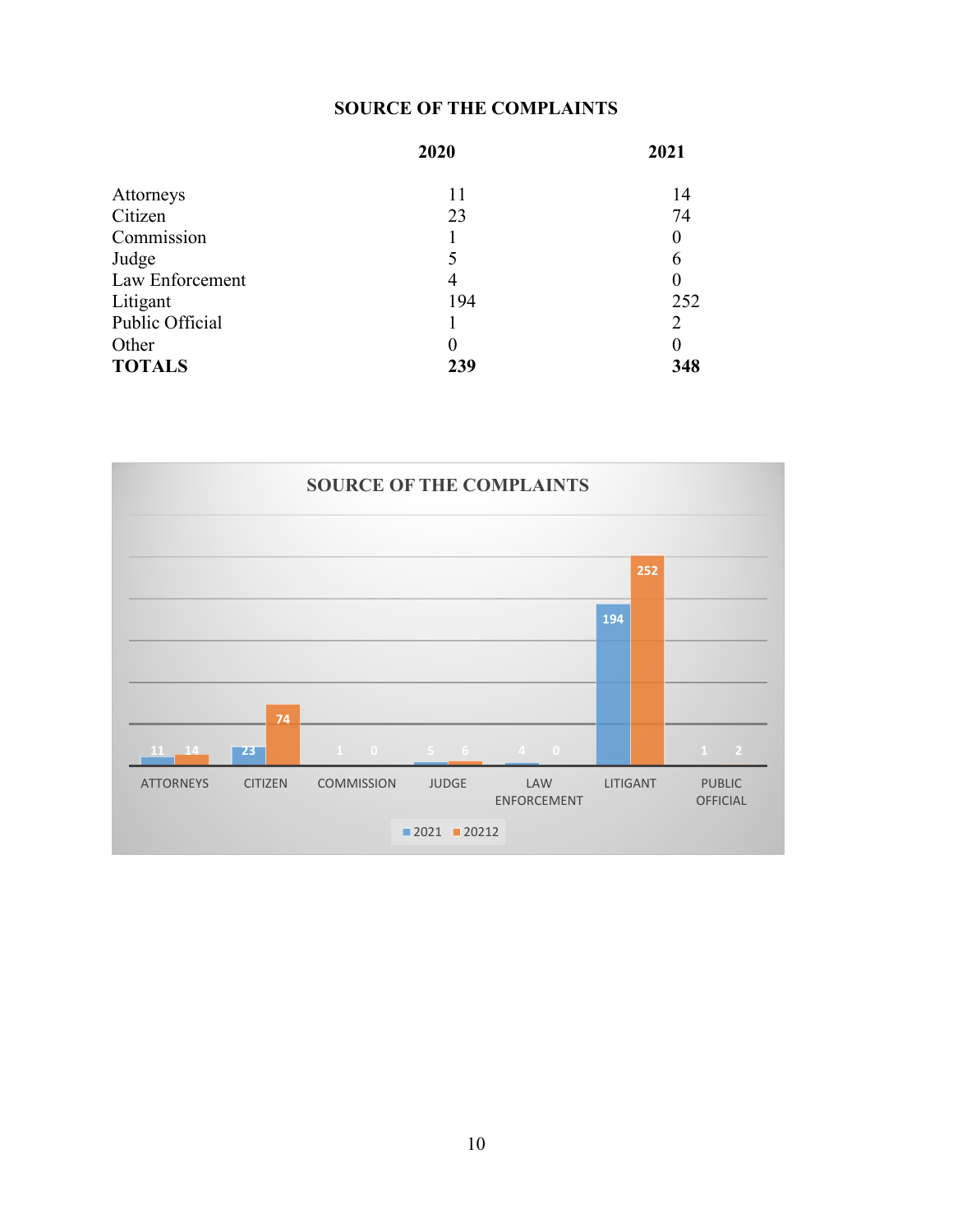## **TYPES OF JUDGES RECEIVING COMPLAINTS**

|                            | 2020 | 2021 |
|----------------------------|------|------|
| Administrative             |      | 1    |
| Court of Appeals           |      | 0    |
| <b>Chancery Court</b>      | 52   | 101  |
| Circuit Court              | 57   | 83   |
| <b>County Court</b>        | 24   | 19   |
| <b>Family Master</b>       | 0    |      |
| Justice Court              | 71   | 72   |
| Municipal Court            | 25   | 30   |
| Senior/Special Judge       |      | 7    |
| Supreme Court              | 2    | 21   |
| <b>Youth Court</b>         | 4    |      |
| <b>Youth Court Referee</b> |      | 6    |
| Special Master             |      | 0    |
| Other                      |      | 0    |
| <b>TOTALS</b>              | 239  | 348  |

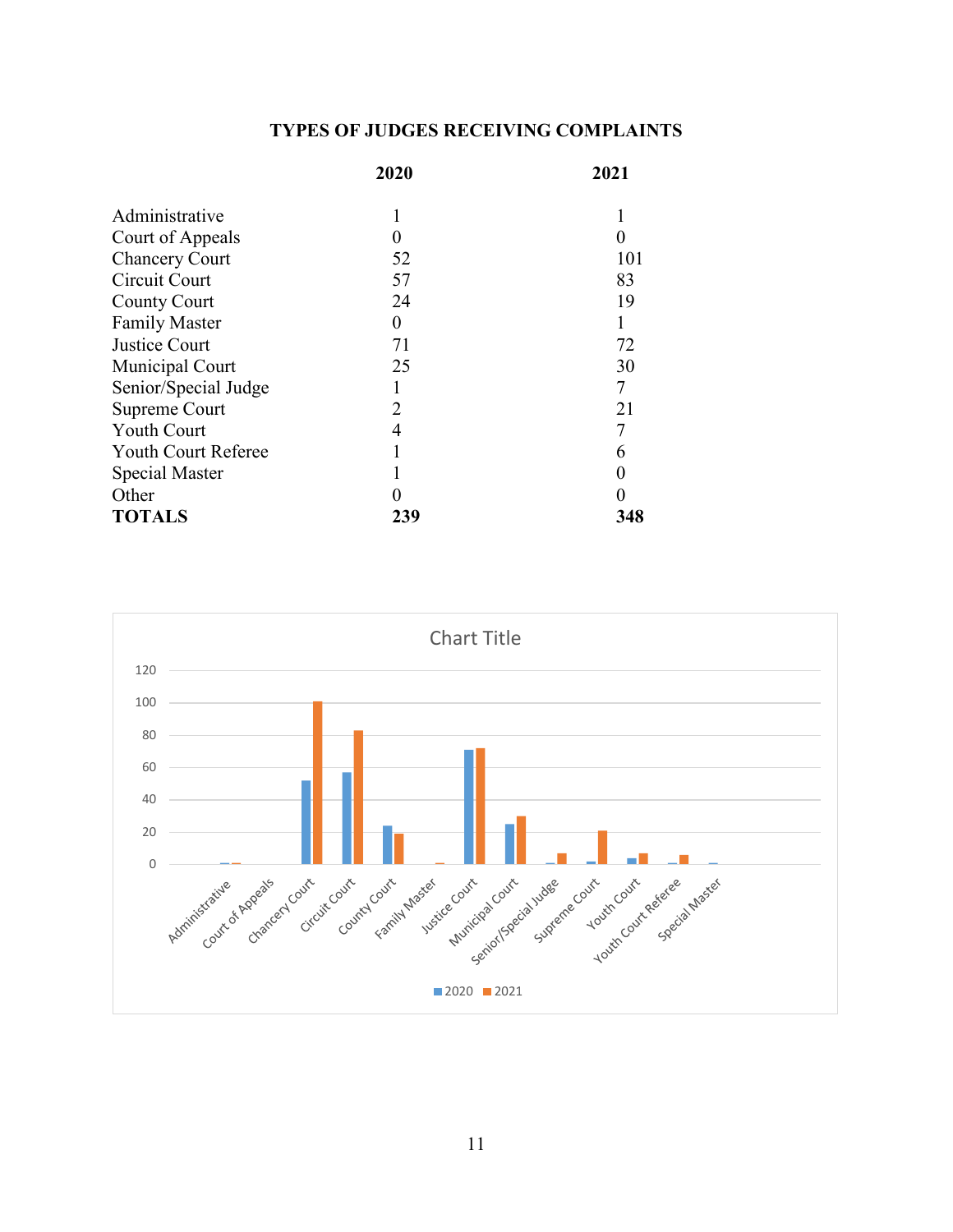# **DISPOSITION OF COMPLAINTS**

|                                                   | 2020           | 2021             |
|---------------------------------------------------|----------------|------------------|
| <b>Complaints Dismissed</b>                       |                |                  |
| Dismissed:                                        |                |                  |
| <b>Appellate Review</b>                           | 69             | 74               |
| Lack of Evidence                                  | 116            | 236              |
| Lack of Jurisdiction                              | $\overline{2}$ | 5                |
| <b>Complaints Currently Pending at Commission</b> |                |                  |
| Formal Complaint                                  | 10             | 11               |
| Pending Investigation                             | 6              | 8                |
| New Complaints Pending                            | 29             | 8                |
| <b>Sanctions Imposed</b>                          |                |                  |
| <b>Informal Commission Action</b>                 | 5              | 3                |
| Memorandum of Understanding                       | $\overline{2}$ | $\mathbf{1}$     |
| Resigned/Retired                                  | $\overline{0}$ | $\theta$         |
| <b>Inactive Status</b>                            | $\theta$       | $\theta$         |
| Private Admonishment                              | $\overline{0}$ | $\mathbf{1}$     |
| Public Reprimands/Suspension                      | $\mathbf{1}$   | $\mathbf{1}$     |
| Removed                                           | $\overline{0}$ | 0                |
| Dismissed                                         | $\theta$       | 0                |
| <b>Currently Pending at Supreme Court</b>         | $\overline{2}$ | $\boldsymbol{0}$ |
|                                                   |                |                  |

| <b>TOTALS</b> | 239 | 348 |
|---------------|-----|-----|
|               |     |     |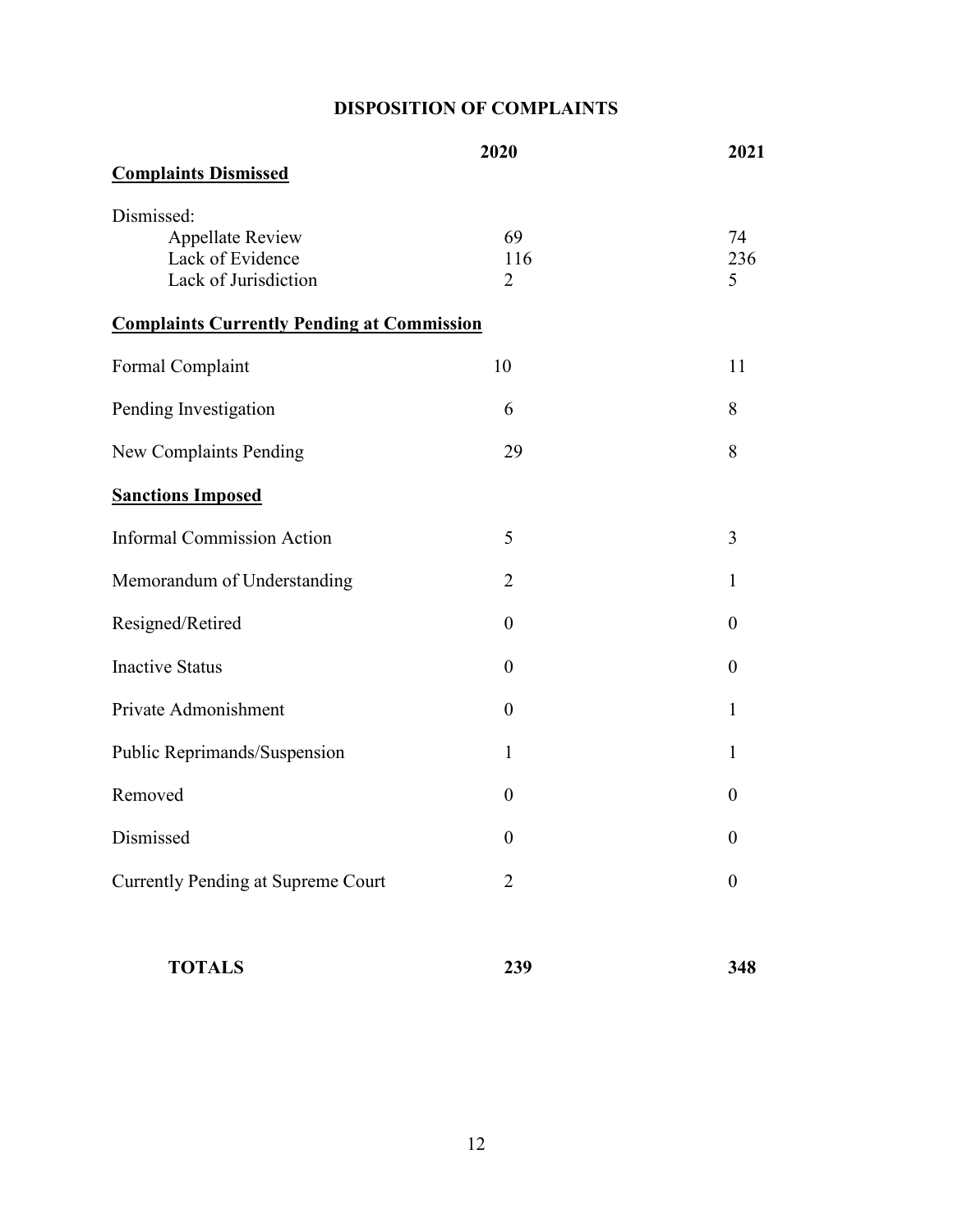## **DISCIPLINARY RECOMMENDATIONS**

In 2021, the Commission filed one (1) recommendation for discipline with the Mississippi Supreme Court. All cases before the Mississippi Supreme Court are matters of public record and are reported here without violating the constitutionally required confidentiality.

## **DECISIONS RENDERED BY THE MISSISSIPPI SUPREME COURT DURING THE 2021 CALENDAR YEAR**

## **Mississippi Commission on Judicial Performance v. Mark H. Watts**, **2021-JP-00429-SCT**

On Mississippi Commission on Judicial Performance v. County Court Judge Mark H. Watts (2021-JP-00429-SCT) A newly elected Chancellor failed to wind his private practice down within the statutorily allowed six (6) month period. Watts made appearances or filed motions in nine (9) cases after the expiration of the six months. He cooperated with the Commission and agreed with the recommended sanction of public reprimand and fine in the amount of \$2,500 plus cost.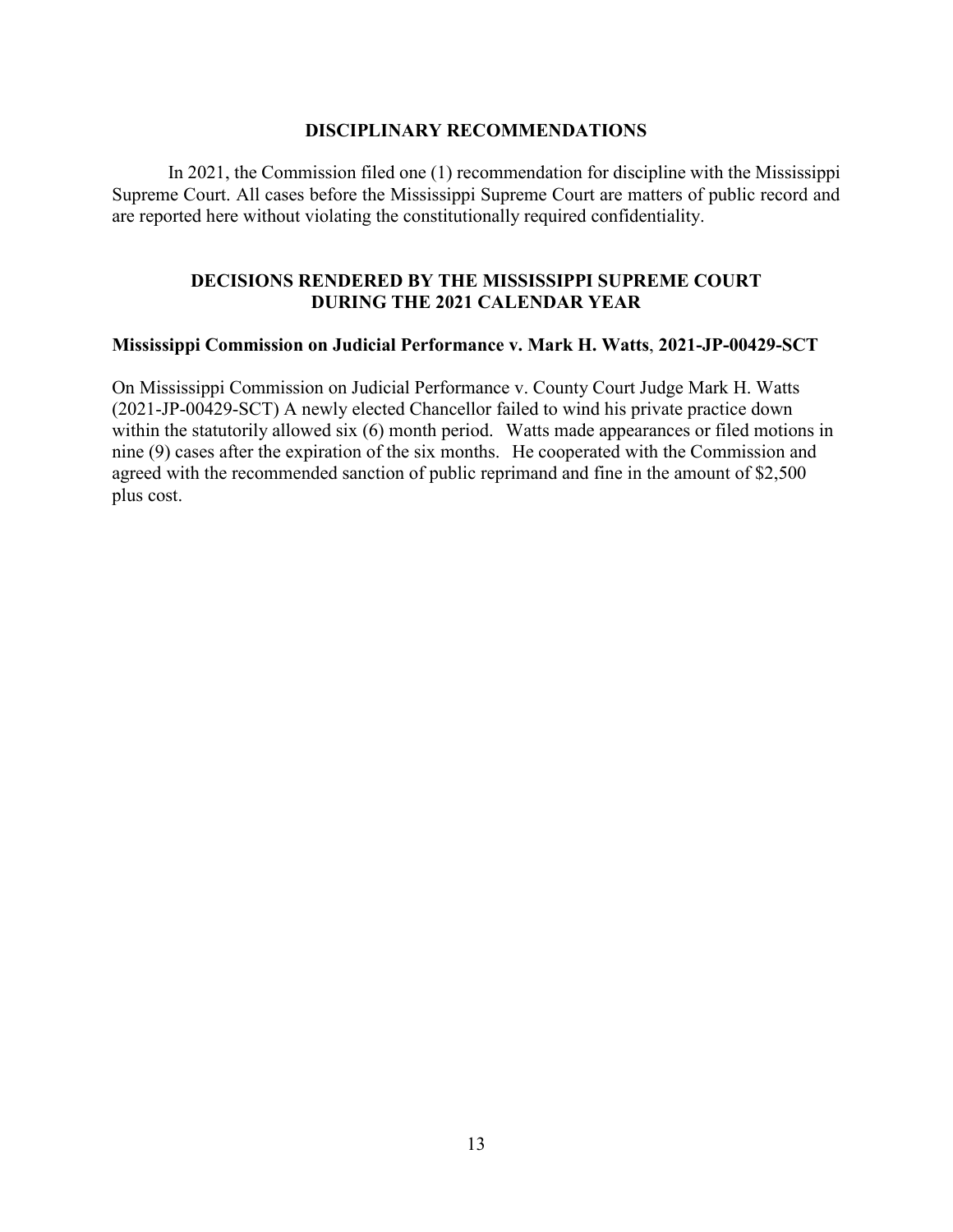## **LEADERSHIP BIOGRAPHIES**

## **Judge Kent McDaniel, Chairman January – October 2021**

From 1989 to 1995, Judge McDaniel served as First Assistant United States Attorney for the Southern District of Mississippi, prosecuting white-collar crimes and drug cases. He returned to the private practice of law in 1995, forming his own law firm.

He was first appointed to a judicial position in November 1995, when he became the Municipal Judge in Flowood, Mississippi. In September 1997, Judge McDaniel was appointed as Rankin County Court Judge by then governor, Kirk Fordice. He has since been elected to five full terms. Judge McDaniel served with the 20th Special Forces Group (MSANG) from 1968-1973 and with the 112th MP Battalion (MSANG) from 1973-1978 leaving the service with the rank of First Lieutenant. He served as an adjunct faculty member at the Mississippi College School of Law for 25 years teaching trial practice. In 2013, he earned a Doctor of Laws degree from Mississippi College School of Law. Judge McDaniel is the County Court member for the Commission.

## **Roy Campbell, III, Esq., Chairman**

Roy D. Campbell, III, is a partner in the Jackson office of Bradley Arant Boult Cummings LLP, a firm of 500 lawyers in the Southeast. He focuses his practice on commercial litigation and product liability. Roy was born and grew up in Greenville, Mississippi, graduated from Greenville High School in 1968, from Davidson College in 1972, and from The University of Mississippi School of Law in 1975. He is a Fellow of the American College of Trial Lawyers and a member of the American Board of Trial Advocates. Since 2005 he has been listed in Chambers USA and The Best Lawyers in America. He is a past president of The Mississippi Bar, past president of the Capital Area Bar Association and past president of the Board of Trustees of the Mississippi Museum of Art. He is a recipient of The Mississippi Bar's Distinguished Service Award and the Capital Area Bar Association's Outstanding Service Award. Mr. Campbell serves the Commission as the attorney member.

## **Cornelia Gayden, Vice-Chairman January – October 2021**

Ms. Gayden is an alternate lay member. She is employed by the McComb School District as a Community Engagement and Communications Coordinator.

Ms. Gayden is a graduate of Louisiana State University where she was a star player for their basketball program. After graduation, she played professional basketball in the United States, Europe and the Middle East. Ms. Gayden also played in the USA Basketball Select Team World University Games in Fuoka, Japan in 1995. She is a three-time recipient of the Madeline Doucet Alumni Award, which is awarded to the outstanding alumni of the year. She was also named Southeastern Conference Great in 2003, Women's Basketball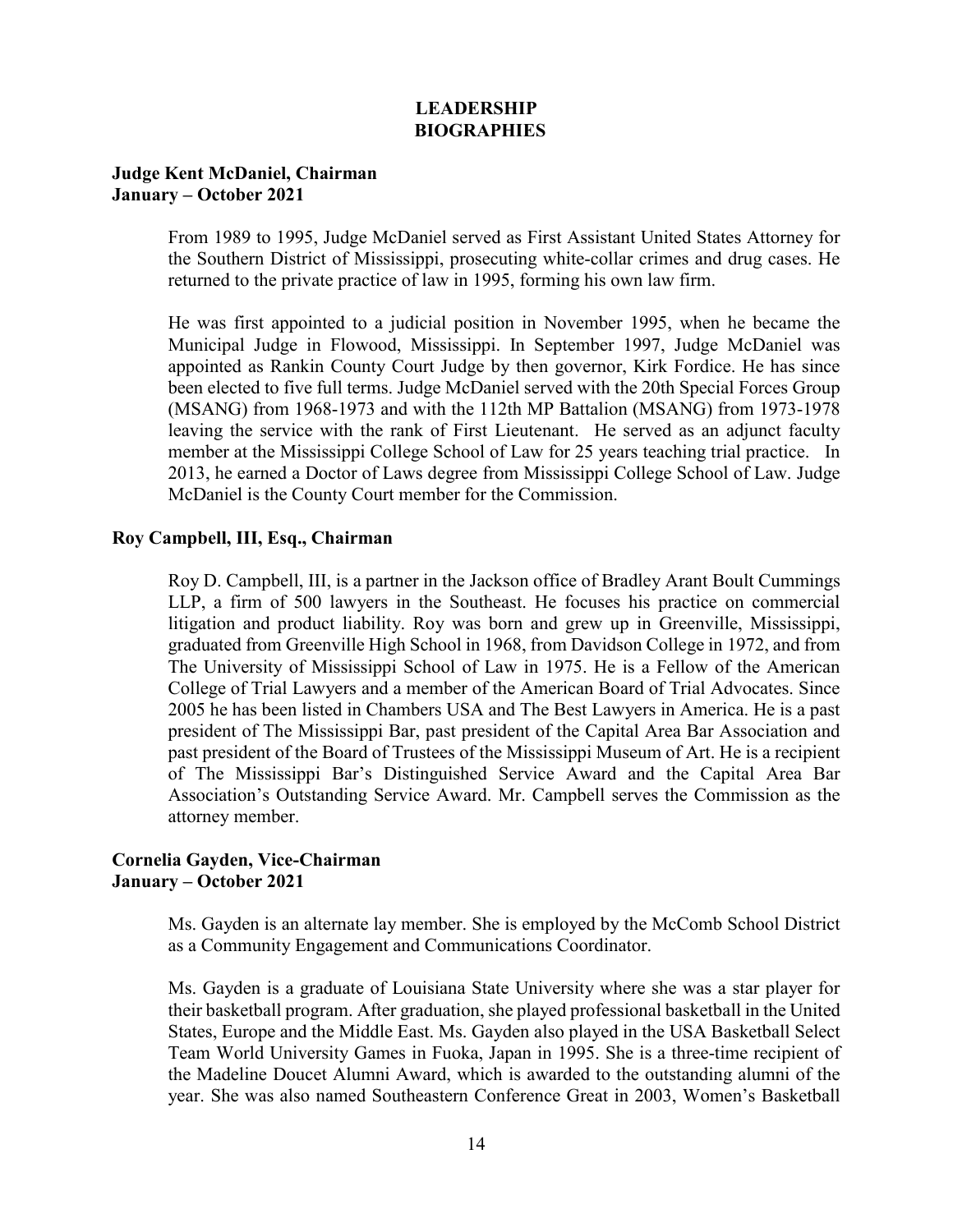News Service All American in 2000, and Kodak Regional All American in 1994. She is the 3rd all-time leading scorer in the Southeastern Conference and the NCAA all-time leader in 3 point goals (337).

Ms. Gayden is very active in her community serving on the advisory board for the McComb School District, the Mayor's Youth Council Committee, and the Fundraiser Committee chair for the Pine Grove Community Center. Ms. Gayden founded the Raining Three Leadership Academy and Raining Three Hoop School. She has also been a member of the Kiwanis Club, the Pike County Arts Council, the Southwest Medical Foundation, and the Pike County Chamber of Commerce.

#### **Judge David Ryan Bruhl, Vice-Chairman**

David Ryan Bruhl is a partner in the law firm of Foxworth, Shepard & Bruhl, P.A., in Columbia, Mississippi. He graduated cum laude in 2011 from Mississippi College School of Law, and has worked in private practice since that time. Ryan began his career in Tylertown, Mississippi, and in 2018, joined Foxworth & Shepard in Columbia. His areas of expertise include real estate law, probate law, estate planning and trusts, and corporations.

In 2014, Ryan was appointed Municipal Judge by the Mayor and Board of Aldermen of Tylertown, and in 2015, he was elected as one of the Justice Court Judges for Walthall County. In 2018, Chancellor Debbra K. Halford appointed Ryan to serve as Family Master, Special Master for Commitments and Youth Court Referee for Walthall County. Ryan remains actively involved in various community development projects. He is a Past President of the Walthall County Chamber of Commerce, and is currently a member of the Board of Directors of the Walthall County Dairy Festival and Christmas in the Park. Ryan is also a member of the Varnel Masonic Lodge and previously served on the Board of Directors of the Southwest Mississippi Community College Alumni Association. Ryan is married to the former Jennifer Stringer, and they are the parents of two children, Jackson and Jennie Claire. He and his family attend Tylertown Baptist Church. Judge Bruhl serves as the Justice Court Judge member.

#### **MEMBER BIOGRAPHIES**

#### **Judge Jim Persons**

Judge Persons was elected as a chancellor of the Eighth Chancery District of Harrison, Hancock and Stone counties in November 2002 and took office in January 2003. He practiced law in Jackson from 1967 until 1974, then moved his practice to the Gulf Coast. He earned a Bachelor of Arts degree from Millsaps College, a Juris Doctor from the University of Mississippi School of Law, and a L.L.M. in taxation from New York University. He is a past president of the Harrison County Bar Association and the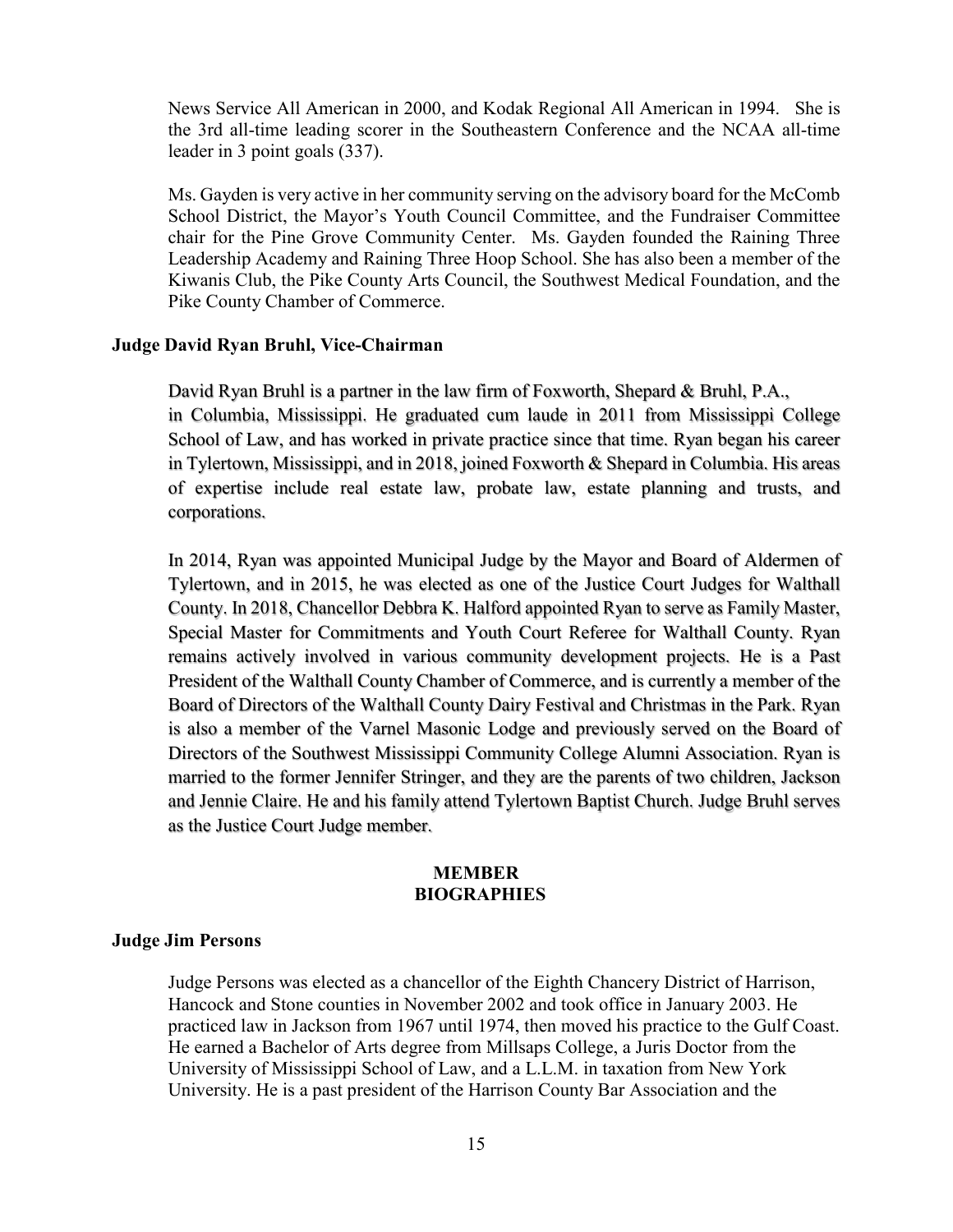Russell-Blass-Walker Chapter of the American Inns of Court. He was inducted as a Fellow of the Mississippi Bar Foundation in 2011 and received the Mississippi Bar Distinguished Service Award in 2017.

## **Judge John H. Emfinger January – March 2021**

Judge Emfinger obtained his Juris Doctorate from Mississippi College School of Law in 1980 and earned his M.B.A in 1981. Prior to his judicial election in 2010, Judge Emfinger served for 14 years as an assistant district attorney in the 20th Circuit Court District. For almost 10 years he worked as a special assistant attorney general for the State of Mississippi. Judge Emfinger also practiced law in private practice for seven years. He was first elected as a Circuit Judge for the 20th Judicial District of Mississippi in 2010 and has since been re-elected. Judge Emfinger is the Vice Chair of the Mississippi Conference of Circuit Judges and serves on the Committee on Uniform Criminal Code. Judge Emfinger serves as the Circuit Court member for the Commission.

## **Judge Smith Murphey**

Judge Murphey joined the 17th Circuit bench in January 2011. The district includes DeSoto, Panola, Tallahatchie, Tate and Yalobusha counties. Judge Murphey previously served as chair, vice-chair and secretary treasurer of the Conference of Circuit Judges. He previously served as an Assistant District Attorney of the 17th Circuit District for almost 15 years. He is former president of the Mississippi Prosecutors Association and former president of the Prosecutors Section of the Mississippi Bar. He taught trial techniques and constitutional law nationally to prosecutors for the National Advocacy Center and the National District Attorneys Association. He has served as an instructor in constitutional law for police cadets at the Mississippi Law Enforcement Officers Training Academy and Mississippi Justice Court Judges Professional Judicial Development courses. He has been a member of the Project Safe Childhood Task Force. He was a founding member of two multi-disciplinary task forces on child abuse.

Judge Murphey is a member of the Batesville Rotary Club and the Panola Partnership. He is a long-time volunteer at the Panola County Food Pantry. He has served as an elder, deacon, and trustee for the Batesville Presbyterian Church.

Judge Murphey earned a bachelor's degree in business administration from the University of Mississippi and a law degree from Mississippi College School of Law. He served for two years as a law clerk for former Supreme Court Justice James L. Roberts Jr. of Pontotoc.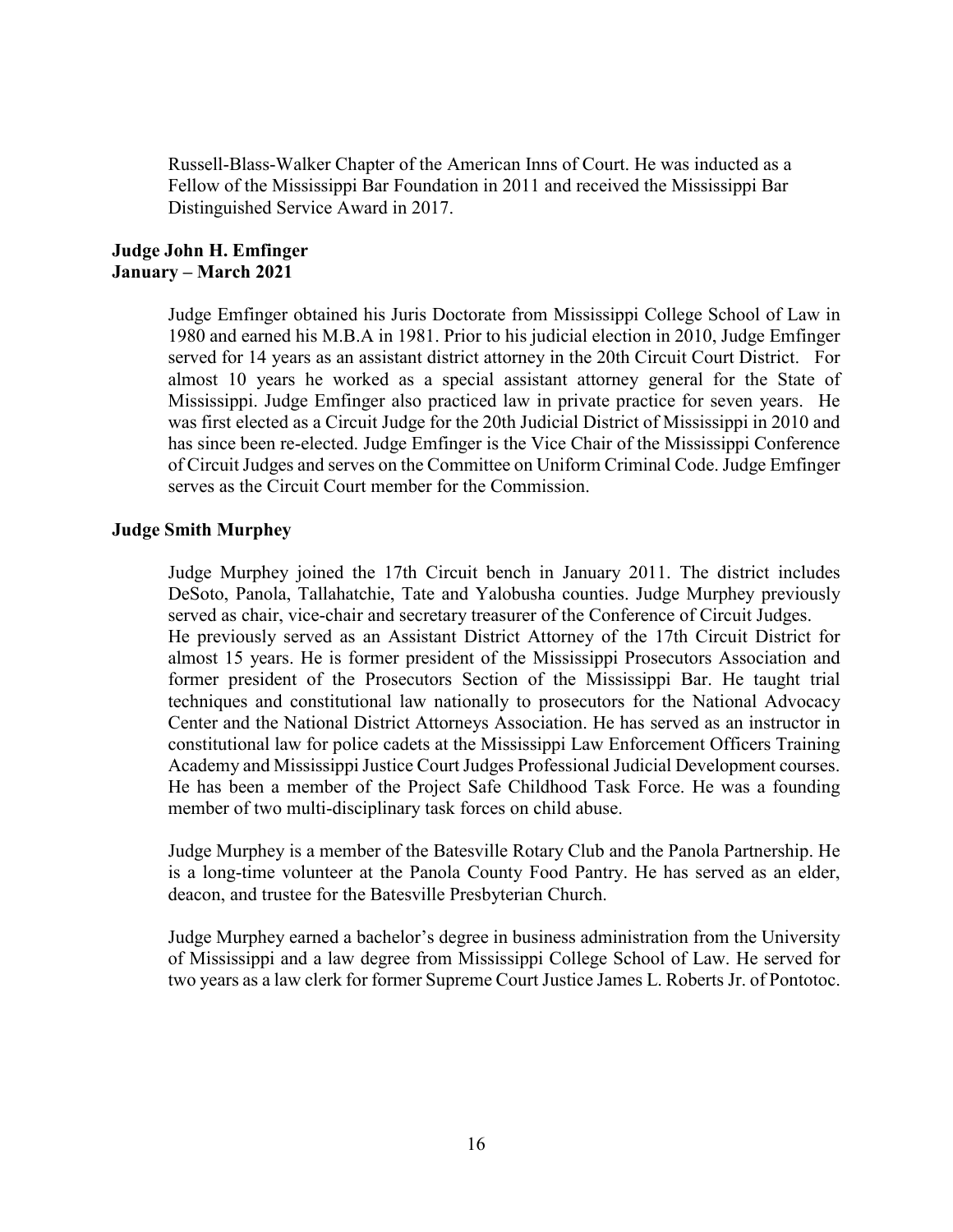#### **Judge Richelle Lumpkin**

Judge Lumpkin obtained her Juris Doctorate from Mississippi College School of Law in 1990. She was in private practice for 20 years focusing her practice in the areas of criminal defense, family law, personal injury, real estate and general litigation. During this time, she also served as Youth Court Referee and Municipal Court Judge. In November of 2010 she was elected as the first County Court Judge of Pearl River County and currently serves in that position. Judge Lumpkin is a member of the Mississippi Bar Association, the Pearl River Bar Association and a past member of the Mississippi Board of Bar Commissioners. Judge Lumpkin serves as the alternate County Court member for the Commission.

#### **Col. (R) Silvanus Johnson**

Col. Johnson is a retired Medical Services Officer. Colonel Johnson also served as a Special Education and Biology learning strategy teacher at Mendenhall High School. He earned the Mississippi Meritorious Service Award and was named teacher of the year for the 2013-2014 school year. He is a graduate of Jackson State University and was the Senior Assistant Professor of the Military Science Department.

Col. Johnson was the first African American, enlisted soldier, to enter the Mississippi Army National Guard. Additionally, he is the first and only African American member of the Board of Directors for the Mississippi Military Museum at Camp Shelby. Col. Johnson is a life member of the Phi Beta Sigma Fraternity, Inc. being selected as the Brother of the Year, obtaining the Outstanding Achievement Award, and many more honorable awards. He is married and the father of two adult daughters and serves as a deacon and treasurer for the Sylvarena Missionary Baptist Church. He currently serves the Commission as an alternate lay member.

## **ALTERNATE MEMBER BIOGRAPHIES**

## **Judge Stephen T. Bailey**

Judge Bailey has served as a chancellor of the First Chancery District since Feb. 1, 2018. Judge Bailey was appointed to a vacancy, then elected to a full term in November 2018. The First Chancery District includes Alcorn, Itawamba, Lee, Monroe, Pontotoc, Prentiss, Tishomingo and Union counties. He previously served as a prosecutor in Lee County Youth Court and Tupelo Municipal Court. He began his private law practice in 1996. He is a graduate of the University of Mississippi and earned a Juris Doctor from the University of Mississippi School of Law.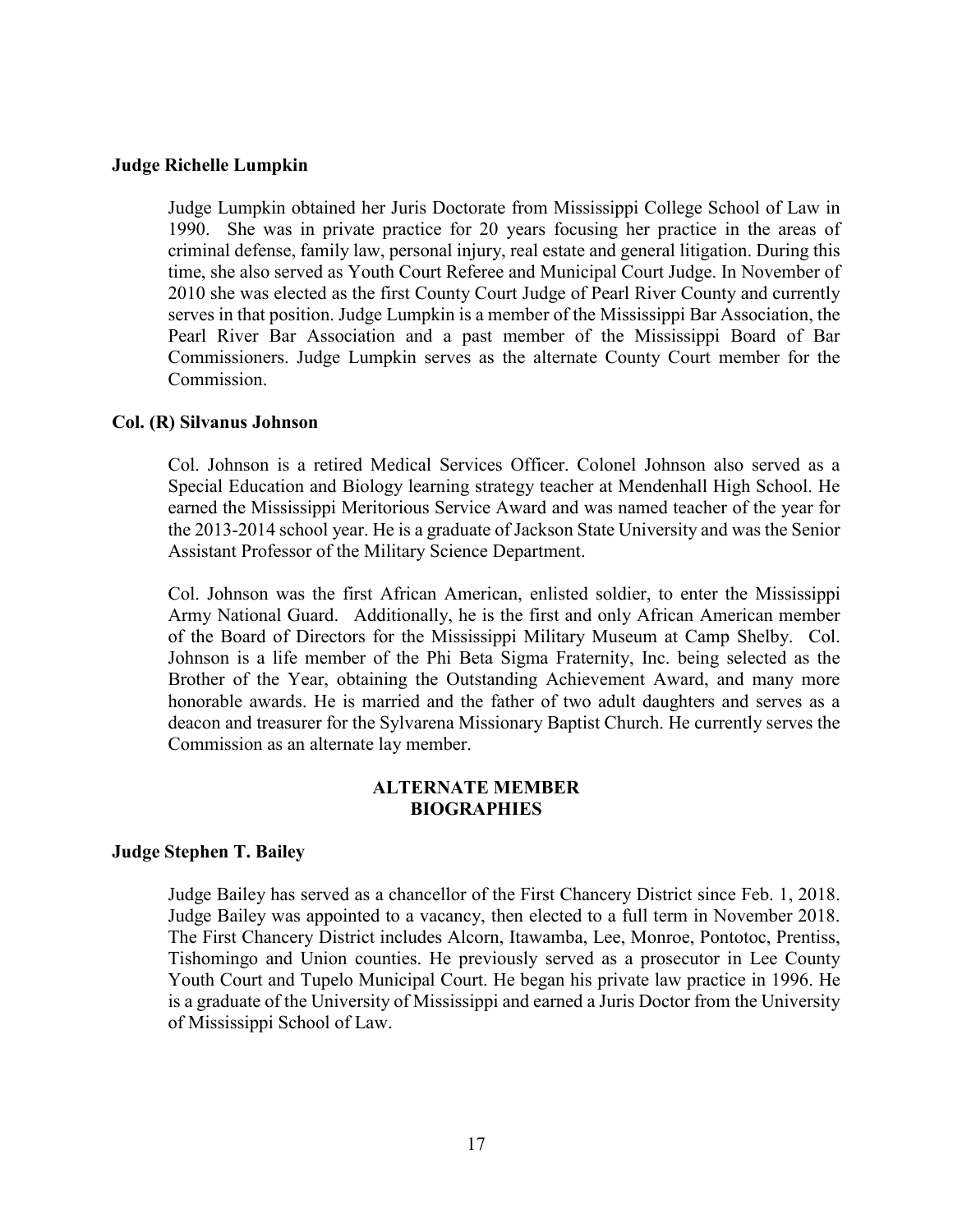#### **Judge Stanley A. Sorey**

Judge Sorey has served on the 13th Circuit Court bench since January 2016. He is senior judge of the district that includes Covington, Jasper, Simpson and Smith counties. He was in private law practice for more than 16 years before he was elected Circuit Judge. He served as Smith County Prosecutor and municipal prosecutor for the towns of Mize and Taylorsville. He was board attorney for the Smith County Board of Supervisors for 10 years. He was president of the Smith County Bar Association for 14 years.

Judge Sorey served for six years in the Mississippi National Guard, including active duty during Operation Desert Storm.

Judge Sorey earned a Bachelor of Science degree from Mississippi College and a law degree from Mississippi College School of Law. He also attended Jones County Junior College, Copiah-Lincoln Community College and the University of Southern Mississippi.

### **Judge Edwin Y. Hannan**

Judge Hannan also was reelected on Oct. 28 as chairman of the Conference of County Court Judges. Officers of the Conference of County Court Judges were elected by their colleagues during the Fall Trial and Appellate Judges Conference in Jackson. Judge Hannan, of Madison, has served as conference chairman since 2015.

Judge Hannan began his service as Madison County Court Judge in January 2007. He previously served for more than nine years as Madison Municipal Judge. He practiced law for 25 years before he was elected to the Madison County Court bench. He is a graduate of the University of Mississippi and the University of Mississippi School of Law.

#### **Judge Wes Curry**

Judge Curry was elected as a Forrest County Justice Court Judge in 2011. He was appointed as Hattiesburg Municipal Judge in August 2017. He practices law with Curry & Curry PLLC in Hattiesburg, MS. Judge Curry served as president of both the Hattiesburg Area Young Lawyers and the South Central Mississippi Bar Association. He serves as the SCMBA representative on the board of Mississippi Legal Services, and on the Mississippi Board of Bar Commissioners. Judge Curry attended the University of Mississippi for both undergraduate and law school. During law school, he served as a law clerk for Mississippi Supreme Court Justice Michael Sullivan. He later served as a law clerk for Judge Billy Bridges of the Mississippi Court of Appeals. Judge Curry is a member of First Presbyterian Church, where he has served as a deacon and currently serves as an elder. Judge Curry serves the Commission as the alternate Justice Court Judge member.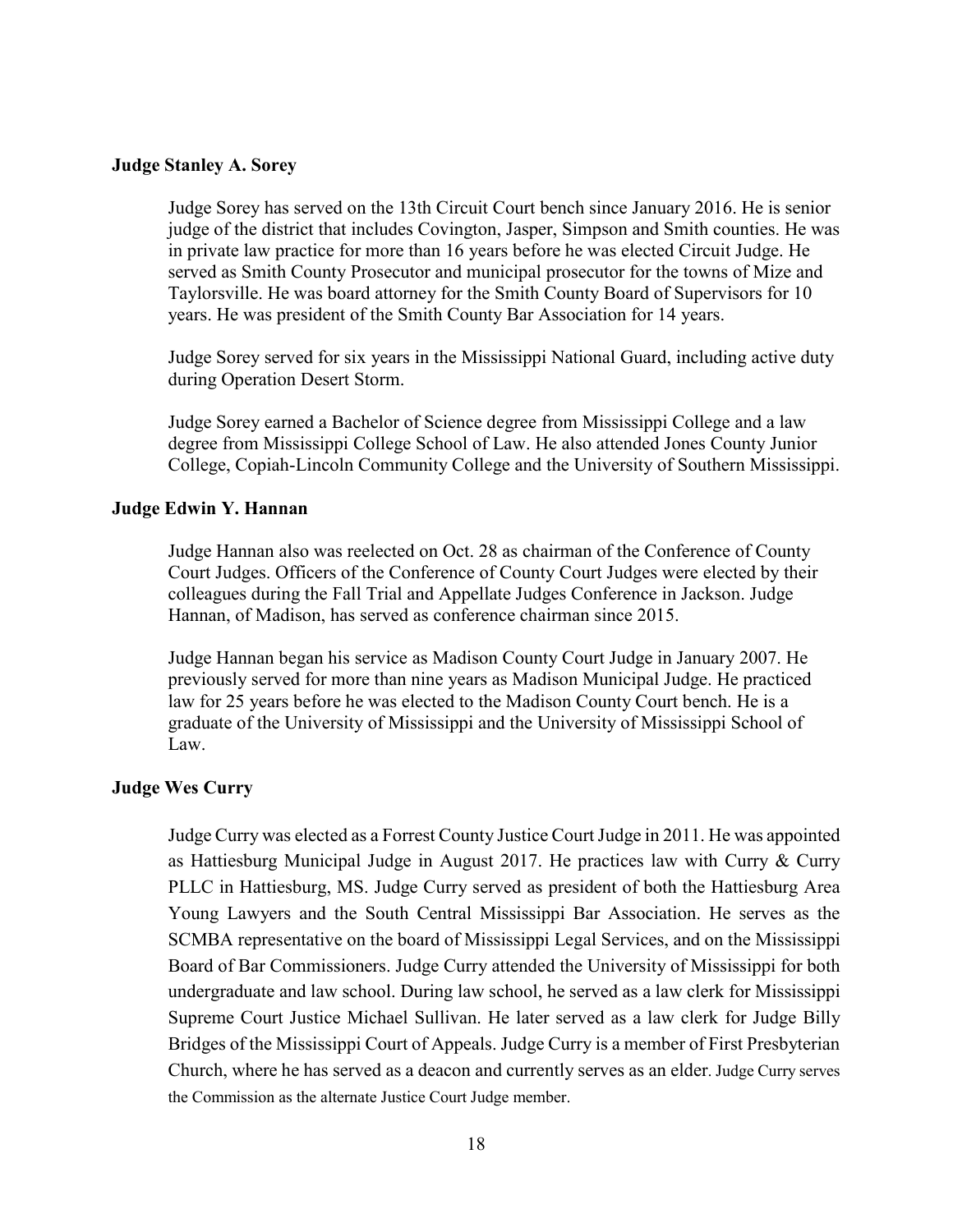#### **Karen K. Sawyer**

Ms. Sawyer is an honor graduate from the University of Texas with a Baccalaureate Degree in Nursing. She received her Juris Doctorate cum laude from Tulane Law School in 1992.

She is a shareholder at Copeland, Cook, Taylor and Bush, P.A. (Gulf Coast Office) where her practice is primarily civil litigation with a focus on medical malpractice, general liability and insurance coverage matters. She is also a certified mediator.

Ms. Sawyer is a member of the Harrison County Bar, the Mississippi Bar and the American Bar Association. She volunteers as a facilitator in the annual James O. Dukes Professionalism Task Force Program. Ms. Sawyer served as past chair of the Women in the Profession Committee and is a member of the Mississippi Women's Lawyer Association. Currently she serves on the Bench Bar Committee and is a Bar Commissioner for the Second Judicial District, Post 1. Ms. Sawyer was admitted as a Fellow of the Mississippi Bar Foundation in 2003 where she served as Trustee and President. She is also a member of the Russell-Blass-Walker Chapter of the American Inns of Court. Ms. Sawyer has received the Alonzo Westbrook Public Service Award in 2008, was named one of the Women Trailblazers by the Women in the Profession Committee in 2012 and received the Mississippi Bar's Distinguished Service Award for 2012-2013. In July, 2015, she was named the Susie Blue Buchanan Award winner by the Women in the Profession. In addition, she serves on the Board of Directors of the South Mississippi Aids Task Force, the League of Women Voters, Mississippi Medical Alliance, and the Great Southern Club. She is currently serving on the Commission as the alternate attorney member.

## **Jeff Adcock**

Jeffery Adcock is a native of Biloxi, Mississippi and graduated from Mississippi State University with a Bachelor's of Science Degree in Business Administration. After earning a Master's of Business Administration, he moved to Jackson, Mississippi. After a career in state government that included a variety of positions and responsibilities in several different agencies, he became the Director of Administration for the State Auditor's Office. After serving in this position under four different State Auditors, Mr. Adcock retired from state government in 2009. After retirement from state government, Mr. Adcock has been involved in real estate management and investment. Mr. Adcock serves the Commission as an alternate lay member.

#### **Robert (Bob) Graves**

Bob Graves graduated from Winona High School, Mississippi State University, and Mississippi College School of Law. He was a Senior Vice President with Merrill Lynch in the Jackson office and retired in 2002. He currently serves as an Arbitrator of Disputes for